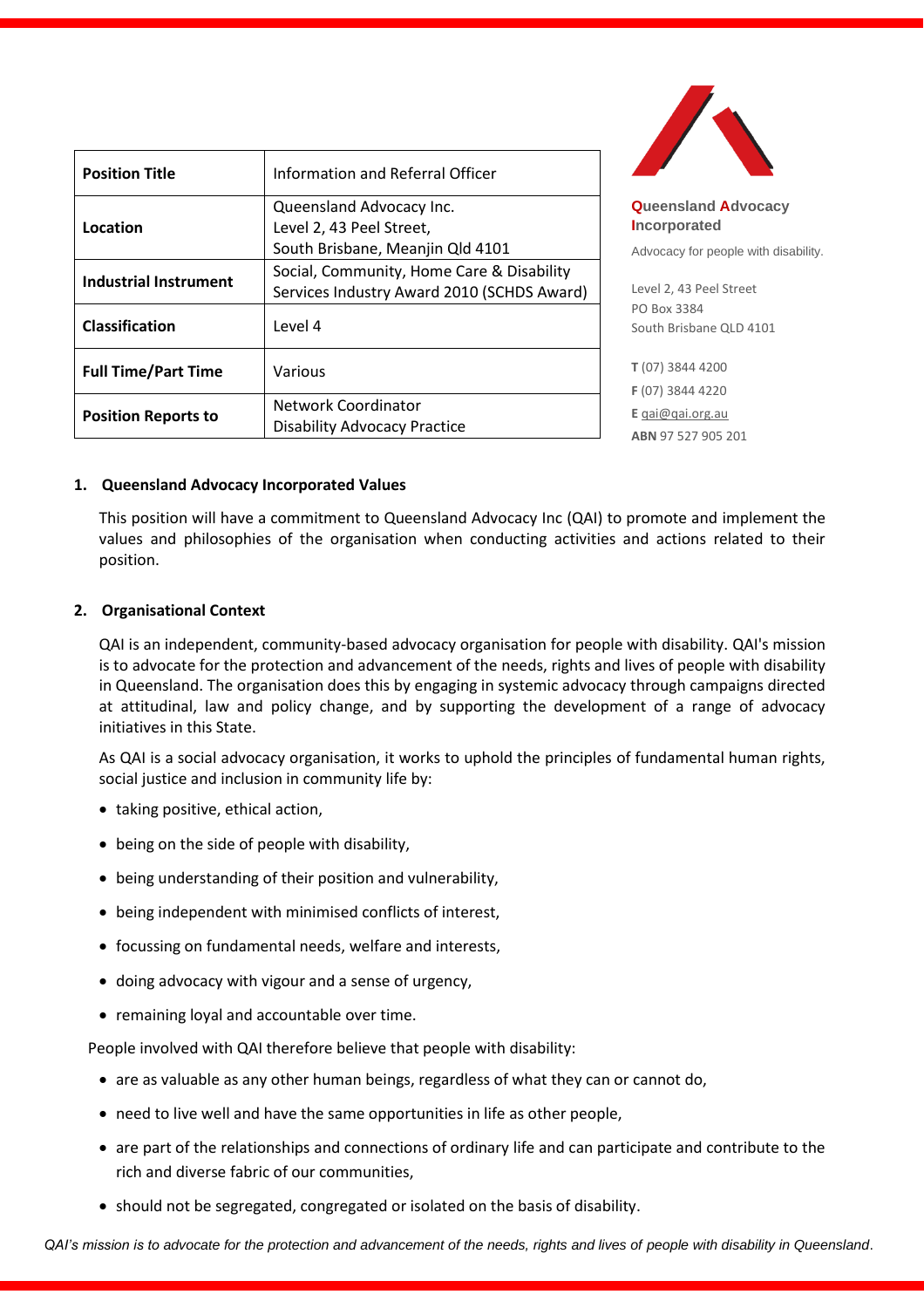### **3. Position Statement**

The Information and Referral Officer will provide a high standard of information, referral and assessment to clients and organisations contacting QAI. The Information and Referral Officer is responsible for undertaking a wide range of client and administrative support duties to deliver quality services to our community.

### *Key Position Responsibilities and Accountabilities:*

- Ensure efficient management and maintenance of the Disability Advocacy Hotline, conducting general office administration duties including answering the phone, mail, filing and diary management.
- Provide responsive service to client problems and apply specific advocacy related knowledge to accurately assess client needs to provide correct information and referral options.
- Ensure the accurate collection of demographic and matter specific details in accordance with organisational policies, for callers seeking assistance through the hotline.
- Foster relationships with external organisations to facilitate meaningful warm referrals both inward and outward.
- Support advocates, ensuring a high standard of advocacy and legal support is provided to individuals.
- Train and supervise volunteer placements that will fulfil Disability Advocacy Hotline duties.
- Develop and maintain Disability Advocacy Hotline resources, such as referral manuals and brochures, contact lists and other resources required for triaging calls.
- Ensure that client files and records are kept and maintained in accordance with the requirements of the National Association of Community Legal Centre's Risk Management Guide and QAI's policies and procedures, including appropriately utilising CLASS and Microsoft 365;
- Performing various tasks including maintaining client databases (CLASS), QAI's electronic filing systems, Microsoft 365 and it's integrated apps.
- Provide administrative support to other staff as and when requested by the Network Coordinator.
- Participate in staff meetings, planning workshops and other meetings in connection with the operation of client services and QAI.

#### **4. Requirements of the Position:**

#### *Values, skills, knowledge:*

- Demonstrate commitment to QAI's values and beliefs and the principles and elements of social advocacy.
- Comply with the code of conduct and ethics and confidentiality requirements of QAI and with the National Disability Service Standards.
- Ability to exercise initiative and judgment within the sphere of work to plan, coordinate, implement and evaluate work in a strategic way.
- Proficiency in the use of Microsoft environments, including Sharepoint, Teams and Outlook.